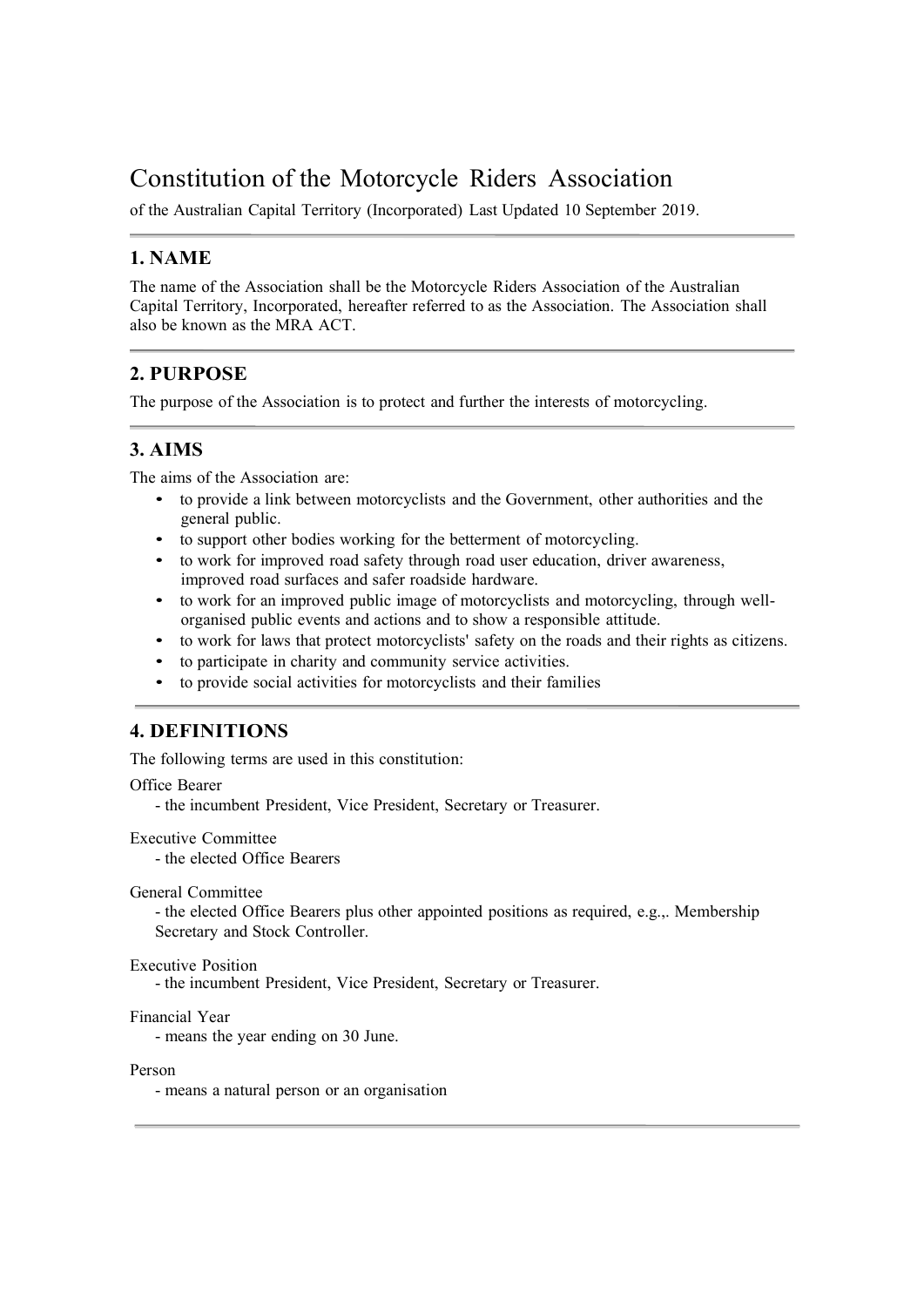### 5. MEMBERSHIP

#### 5.1 Full Membership

Any natural person, 18 years or older, who agrees with and supports the aims of the Association is eligible for Full Membership. Upon completion of the membership form and payment of the current membership fee, a Full Member has, the right to:<br>• attend all meetings and functions

- 
- exercise voting powers at Meetings
- wear the Association's badges and the logo
- work on sub committees

#### 5.2 Family Membership

Any legally recognised couple or single parent, and their children who are less than 18 years of age, who agrees with and supports the aims of the Association is eligible for Family Membership. Family Membership is available upon payment of one and one half times the current membership fee. The family adult members shall have Full Membership rights. The children shall be entitled to attend meetings and functions and wear the Association's badges and the logo.

### 5.4 Life Membership

Annual General Meeting on recommendation of the Executive, may by majority vote, grant life Membership to any member who has rendered special or valuable service to MRA ACT. Life Members have Full Membership rights but no membership fee is payable.

Any member may propose any other member for Life Membership. The proposal should be in writing, supported by examples of the special or valuable service rendered by the member who is being proposed for Life Membership. The proposal should be in the hands of the Secretary by 1 May. The Executive will consider the proposal. They may discuss it with the proposer and the proposed Life Member.

If the Executive agree with the proposal, they shall put the nomination on the agenda for the AGM as notified business. The agenda is to show that the proposal is supported by the Executive. The supporting statement shall be available as part of the papers for the AGM. If the Executive do not agree with the proposal, the proposer can put it on the agenda for the AGM as notified business. If this occurs, the Executive can provide a statement as to why they do not support the proposal.

Life Memberships cannot be dealt with as non-notified business.

### 5.5 Corporate Membership

Any organisation which, as a group, agrees with the aims of the Association is eligible for Corporate Membership. Corporate Membership is available upon payment of a fee as determined by the Executive Committee. The Corporate Member will have voting rights equivalent to one Full Member.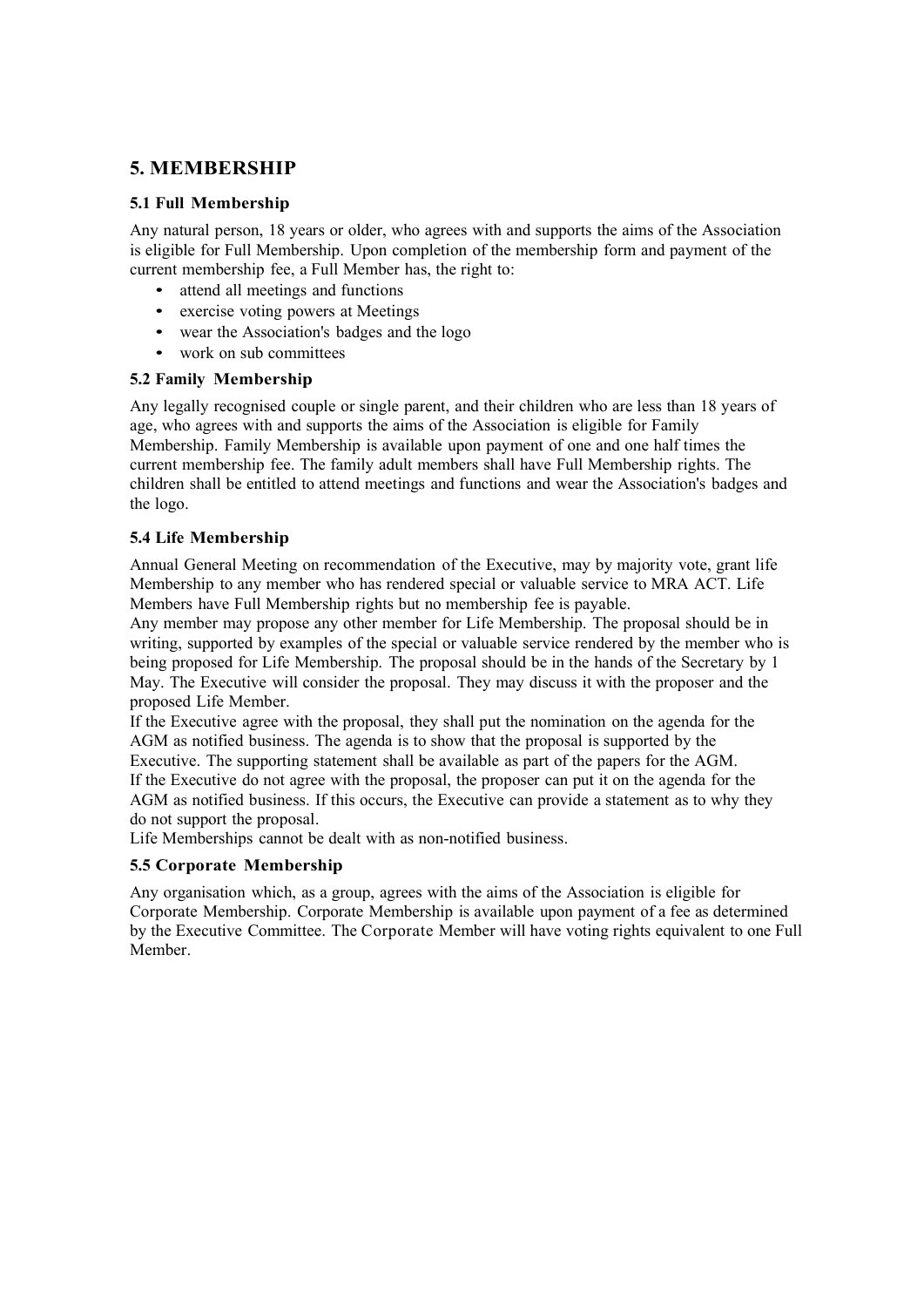#### 5.6 Conditions of Membership

No member shall use the name of the Association, nor any names, titles or logos of the Association, for personal profit or advancement. Neither shall any company or other organisation use the Association name or logos without written permission from the Executive Committee.

#### 5.7 Transfer of Membership Entitlements

A right, privilege or obligation which a person has by reason of being a member of the Association is not transferable to another person and terminates upon cessation of the person's membership.

### 5.8 Cessation of Membership

A person ceases to be a member of the Association if the person:

- a. dies,
- b. resigns from the Association in writing,
- c. is expelled from the Association, or
- d. fails to renew membership of the Association

#### 5.9 Discipline

Any member who, in the opinion of the Executive Committee, has acted or is acting in a manner detrimental to the Association may be suspended by a majority vote at a meeting of all Office Bearers, pending expulsion from the Association. The suspended member must be notified by registered mail to the member's last known address and may not be expelled for at least four weeks after suspension. The suspended member loses all formal rights and privileges but has the right to appeal their suspension at the next General Meeting. The appeal is to be decided by a majority vote of those entitled to vote at that meeting. If a member is expelled, their membership fee is forfeited.

### 6. FEES

The current membership fee shall be set by majority vote at an Annual General Meeting. Membership fees are payable for each calendar year of membership except by Life Members. The executive committee may approve discounted membership fees for a specified period in order to facilitate campaigns that further the purpose of the MRA.

# 7. MEMBER'S LIABILITY

The liability of a member to contribute towards the payment of debts and liabilities of the Association, or the costs charges and expenses of winding up the Association, is limited to the amount, if any, unpaid by the member in respect of membership of the association as required by rule 5.

# 8. OFFICE BEARERS AND THE EXECUTIVE COMMITTEE

### 8.1 President

The President shall be the nominal head of the Association. The President is to chair all meetings. The President or the President's nominee shall represent the Association at all functions and public events.

### 8.2 Vice President

The Vice President shall generally assist the President and assume the duties of President in the President's absence.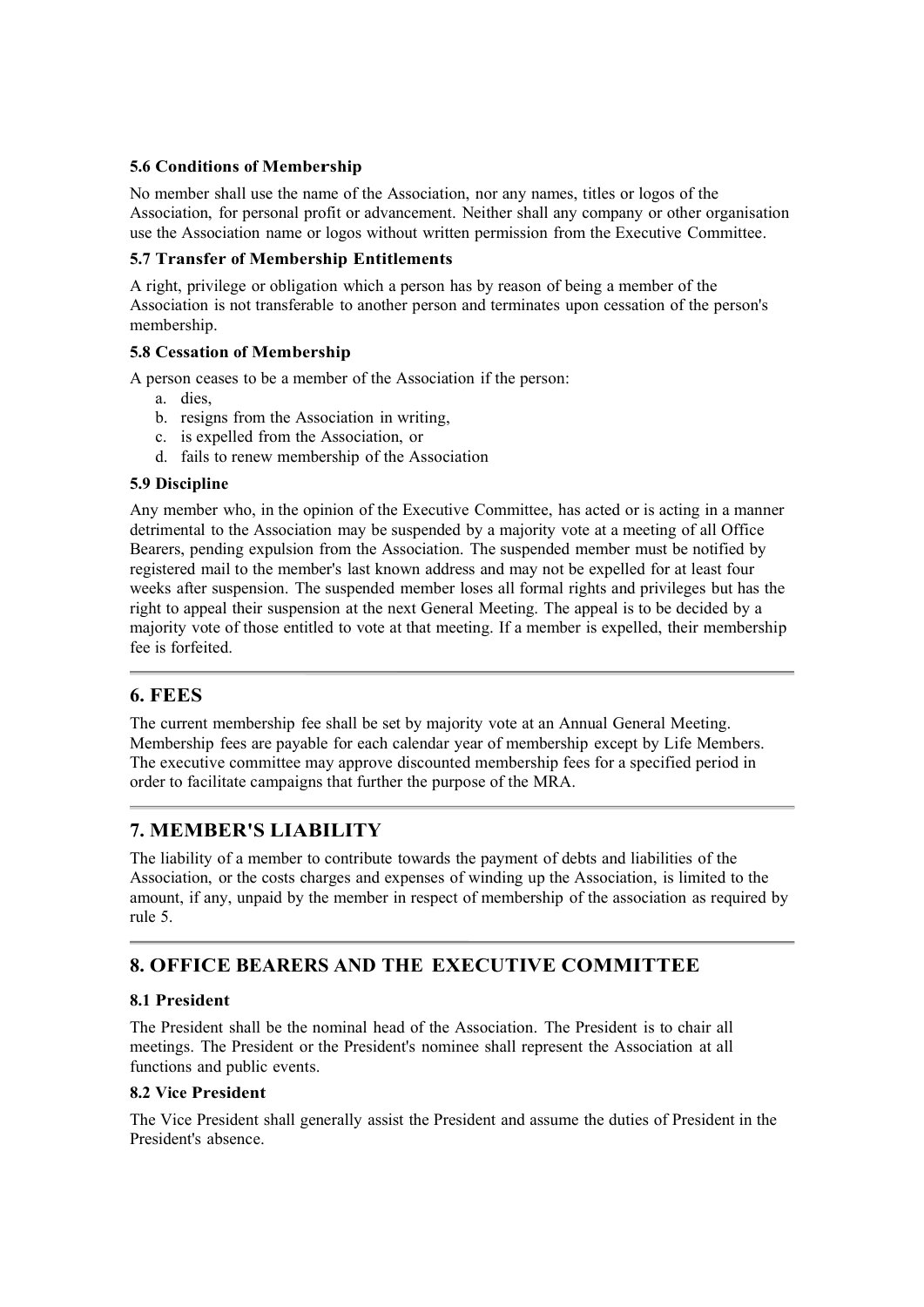#### 8.4 Secretary

The Secretary shall convene all meetings and be responsible for the minutes of their proceedings. The Secretary shall circulate copies of the minutes of Meetings to other bodies as directed by the Executive Committee. The Secretary or the Secretary's delegate shall be a member of all subcommittees. The Secretary shall conduct the correspondence of the Association and maintain contact with all affiliated bodies and inform the Association of matters related to them. The Secretary shall keep control of all records and other documents relating to the Association.

#### 8.5 Treasurer

The Treasurer shall keep account of the finances and assets of the Association. At the end of each financial year, the Treasurer shall prepare a balance sheet and statement of accounts and submit it, duly audited, to the Annual General Meeting and the ACT Government Registrar's Office. The Treasurer shall have available at each General Meeting a summary of the Association's financial matters since the last General Meeting. All financial matters must be referred to the Treasurer.

#### 8.5.1 Auditor

The auditor of the Association shall be appointed by the Executive Committee.

### 9. ELECTION OF OFFICE BEARERS

The Office Bearers of the Association shall be elected at the Annual General Meeting. Notice of the impending Annual General Meeting shall be given by contemporary communication methods.

Nominations shall be made in writing to the Secretary and signed by two members with Full Membership rights, accompanied by written consent from the nominated person, no later than one month before the Annual General Meeting. Persons nominating or being nominated must have Full Membership rights. Voting for the election of Office Bearers shall be by secret ballot by members with Full Membership rights. Voting shall take place only if there are two or more nominations for a position. The term of office shall be from the conclusion of the meeting at which they were elected, until the next Annual General Meeting.

A person is not eligible to hold more than one Office Bearer position at any one time.

### 10. VACANCIES:

A vacancy in the office of a Committee member occurs if the member:

- a. dies,
- b. ceases to be a member of the Association,
- c. resigns from office,
- d. becomes an insolvent under administration within the meaning of the Corporations Law,
- e. is disqualified from office under section 63 of the Associations Incorporation Act, or
- f. is absent from three consecutive General Committee Meetings without reasonable excuse.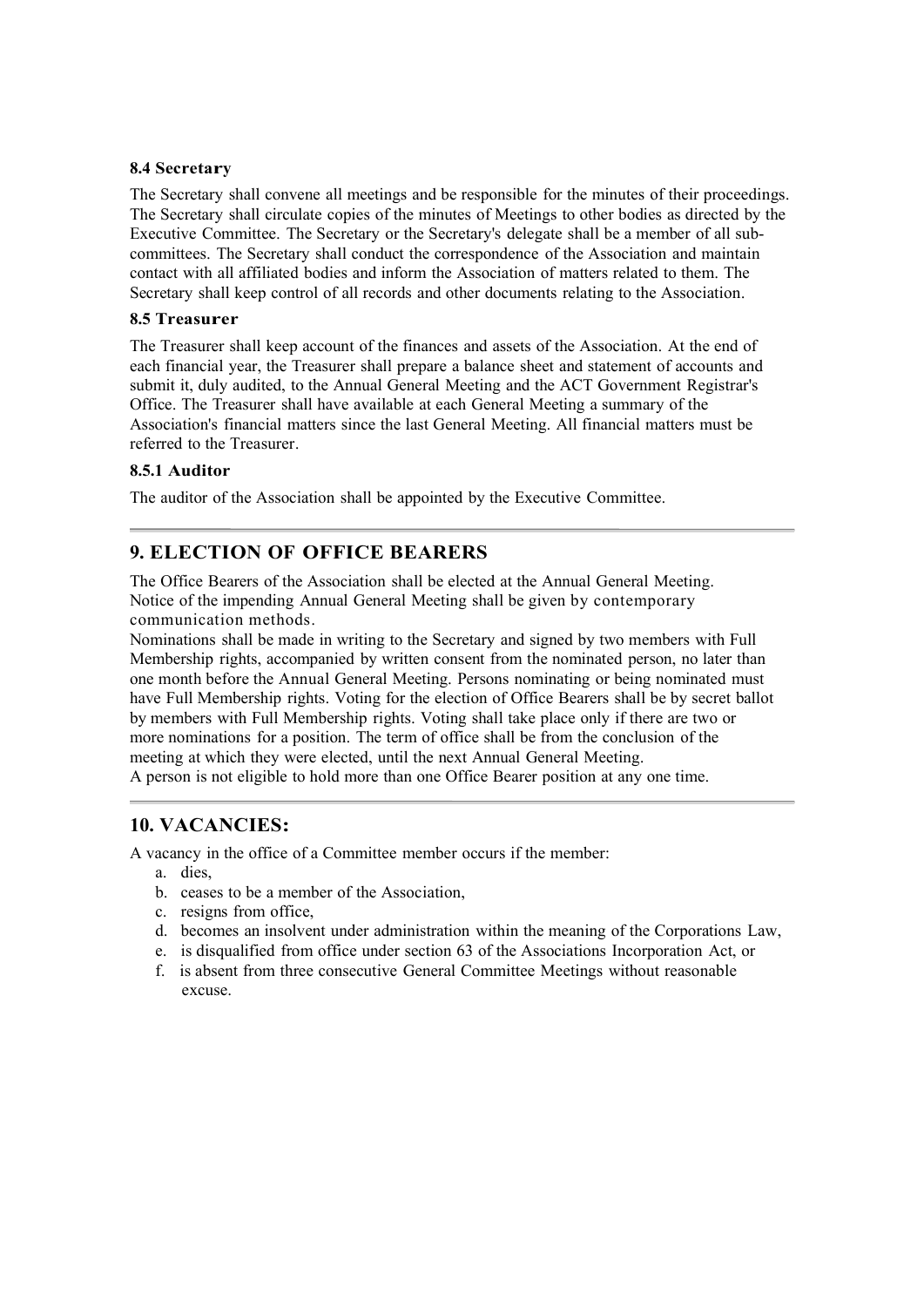Casual vacancies on the Executive Committee shall be filled by majority vote at a General Meeting.

# 11. REMOVAL OF OFFICE BEARERS

The Association in General Meeting, may, by resolution, remove any office bearer from the Executive Committee, before the expiration of the member's term of office.

### 12. POWERS OF THE EXECUTIVE COMMITTEE

The following specific powers are in addition to any implied elsewhere in the constitution: The Executive Committee shall conduct the day to day affairs of the Association and work to promote the aims of the Association. It is to consider and authorise expenditure and resolve claims and demands made on the Association. When required, it is to formulate changes to the constitution for presentation to a General Meeting or Annual General Meeting. It is to create, dissolve and appoint members to General Committee positions, subject to confirmation by majority vote at a General Meeting. It is to create and dissolve sub-committees and appoint members to sub-committees as required.

# 13. MANAGEMENT OF THE AFFAIRS OF THE ASSOCIATION

The government of the Association rests with the membership at meetings. Subject thereto, the management of the Association rests with the Executive Committee.

# 14. MEETINGS

### 14.1 The Annual General Meeting

The Annual General Meeting shall immediately follow the September General Meeting. In the event that a quorum is not present for the Annual General Meeting, then the Annual General Meeting shall be reconvened immediately following the next scheduled General Meeting and the number of members present at that reconvened Annual General Meeting shall be the quorum.

In addition to any other business, the business of the Annual General Meeting shall be to:

- a. confirm the minutes of the last preceding Annual General Meeting;
- b. receive from the Executive Committee, reports on the activities of the Association during the preceding year;
- c. elect members of the Executive Committee; and
- d. receive and consider the audited statement of accounts and any other reports required to be submitted to members pursuant to subsection 73(1) of the Associations Incorporation Act.

### 14.2 General Meetings

General Meetings shall be held monthly, excluding January, at a set time and venue.

### 14.3 Committee Meetings

Executive Committee meetings shall be held at a time and place agreed by the Executive Committee. General Committee meetings shall be held at a time and place agreed by the General Committee.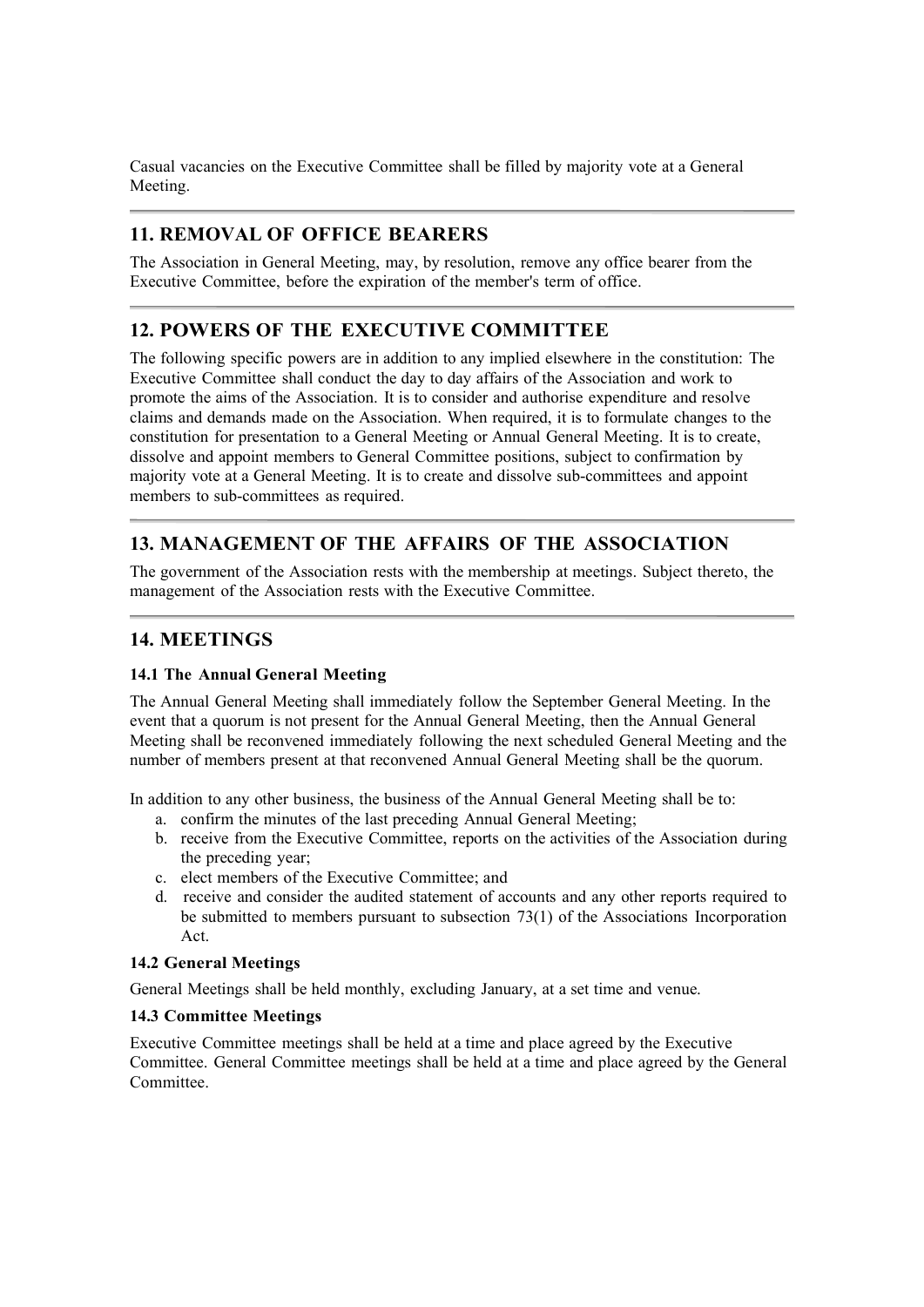#### 14.4 Special General Meeting

Special General Meeting may be called by a request made in writing to the Executive Committee signed by at least ten full members, stating the purpose of the meeting. A Special General Committee Meeting may be called by a request made in writing to the Secretary, signed by at least three General Committee members stating the purpose of the meeting.

Upon receipt of such requests the Secretary shall within seven days convene a meeting for a date not more than twenty one days after receipt of the request.

All notices of Special General Meetings shall be notified by contemporary communication methods.

#### 14.5 Items of Business

No item of business shall be transacted at a General Meeting, Special General Meeting or Annual General Meeting, unless a quorum of members entitled to vote is present during the time the meeting is considering that item.

#### 14.6 Adjournments

An unfinished item of business at a General Meeting may be adjourned to a Special General Meeting or to the next General Meeting, subject to the consent of the majority of members present at the meeting.

### 15. NOTICES

A member desiring to bring any business before a General Meeting may give notice in writing of that business to the Secretary, who shall include that notice.

### 16. QUORUM

A quorum for a General Meeting shall be three Office Bearers plus two members with Full Membership rights. A quorum for an Annual General Meeting (subject to clause 14.1) or a Special General Meeting shall be three Office Bearers plus five members with Full Membership rights. A quorum for a General Committee Meeting, or Executive Committee meeting shall be three Office Bearers.

If a quorum is not present within thirty minutes of the appointed time for a meeting, that meeting shall not proceed.

# 17. VOTING

Issues shall be decided by a majority vote, this majority being determined by a show of hands from those entitled to vote. Any Full Member can demand a secret ballot on any vote taken at a meeting.

Any person with Full Membership rights who is unable to be present may communicate their vote in writing to an Office Bearer prior to commencement of the meeting.

Any person with Full Membership rights who is unable to be present may appoint another Full Member to act as their proxy. Notice of this is to be given in writing to an Office Bearer prior to commencement of the meeting.

### 18. FINANCE

The funds of the Association shall be derived from annual subscriptions of members, sales of stock, donations and any such other source as the Executive committee determines, subject to confirmation by majority vote at a General Meeting.